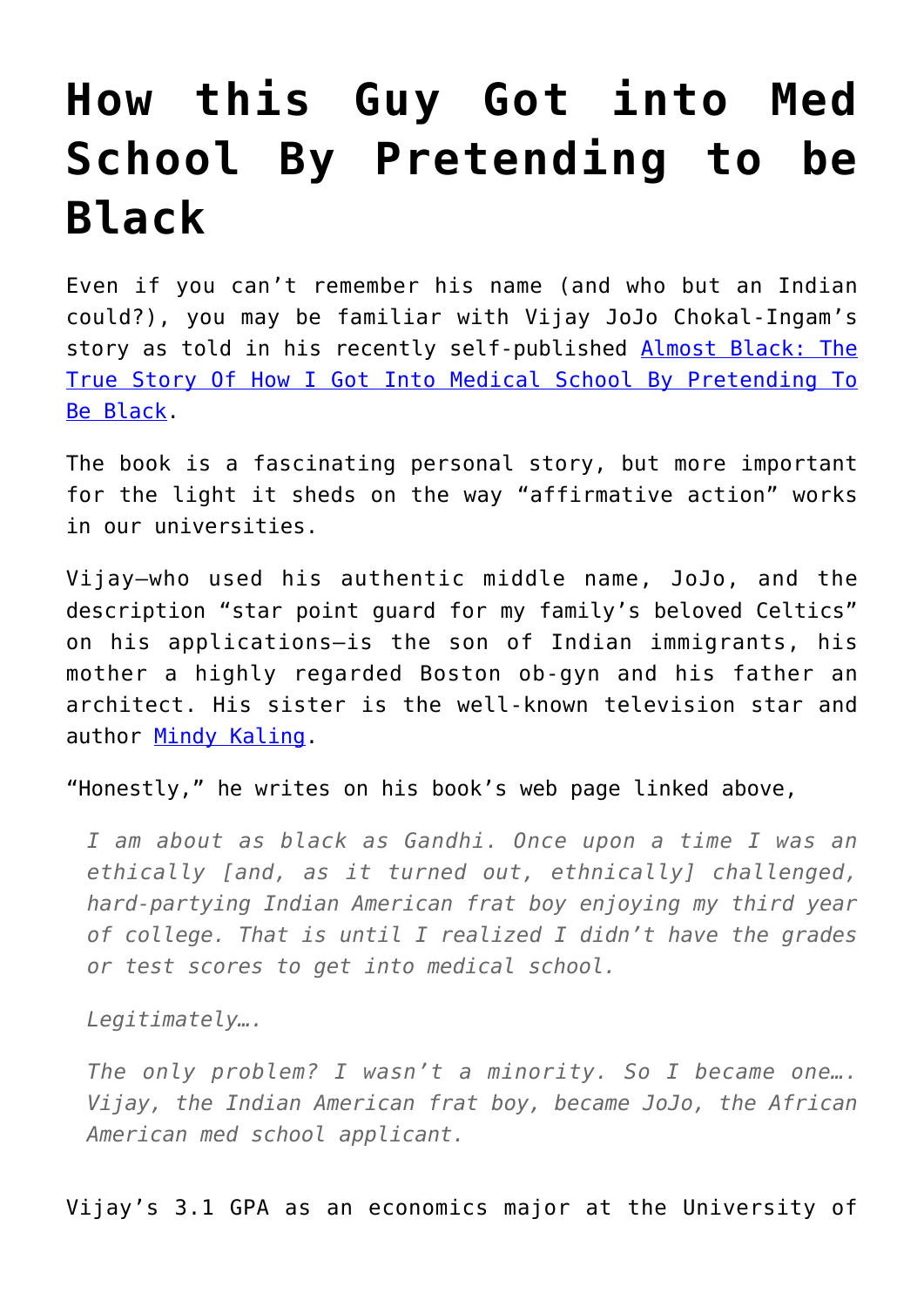Chicago was what grade inflation in the 1990s had done to what in the old days would have been a gentleman's "C." Although Vijay admits that in his first two years of college he rarely let academic effort intrude upon his prodigious social calendar, he shows that he is also very smart and capable of excellent research when he needs it.

And need it he did when he turned his attention to medical school admission and discovered that a 3.1 GPA and MCAT score of 31 were not sufficient for him to make the cut "*as an Asian*" (his emphasis). "I was toast," he realized.

It certainly seemed so, since the acceptance rate of Asian applicants to accredited medical schools with a [GPA between](https://www.aamc.org/download/321516/data/factstablea24-3.pdf) [3.00 and 3.19 and an MCAT score of 30-31 was 18.1 percent.](https://www.aamc.org/download/321516/data/factstablea24-3.pdf) (These data are from 2013-2016, but they have not changed substantially from the 1990s.)

But Vijay discovered that the acceptance rate for blacks with his same GPA and MCAT score was [75.5 percent!](https://www.aamc.org/download/321514/data/factstablea24-2.pdf) When he looked in the mirror (see photos [here](http://almostblack.com/photos/)), he saw a virtually black face looking back at him, and thus began applying to medical schools as a black.

He changed his dress, shaved his head, studied Stanislavskian method acting, and, with the help of a knowing accomplice, joined the Chicago Organization of Black Students. But the only lie on his applications was in the racial box he checked. He did not hide or disguise his privileged background.

It worked, more or less. Vijay was invited for interviews at 11 of the 26 medical schools to which he applied, including several highly ranked ones, such as Yale, Columbia, Penn, Rochester, and Washington University.

The process included one humorous moment when Vijay discovered that his inviting letter from Harvard was signed by Dr. Alvin Poussaint, the father of Alan Poussaint, "a guy who had known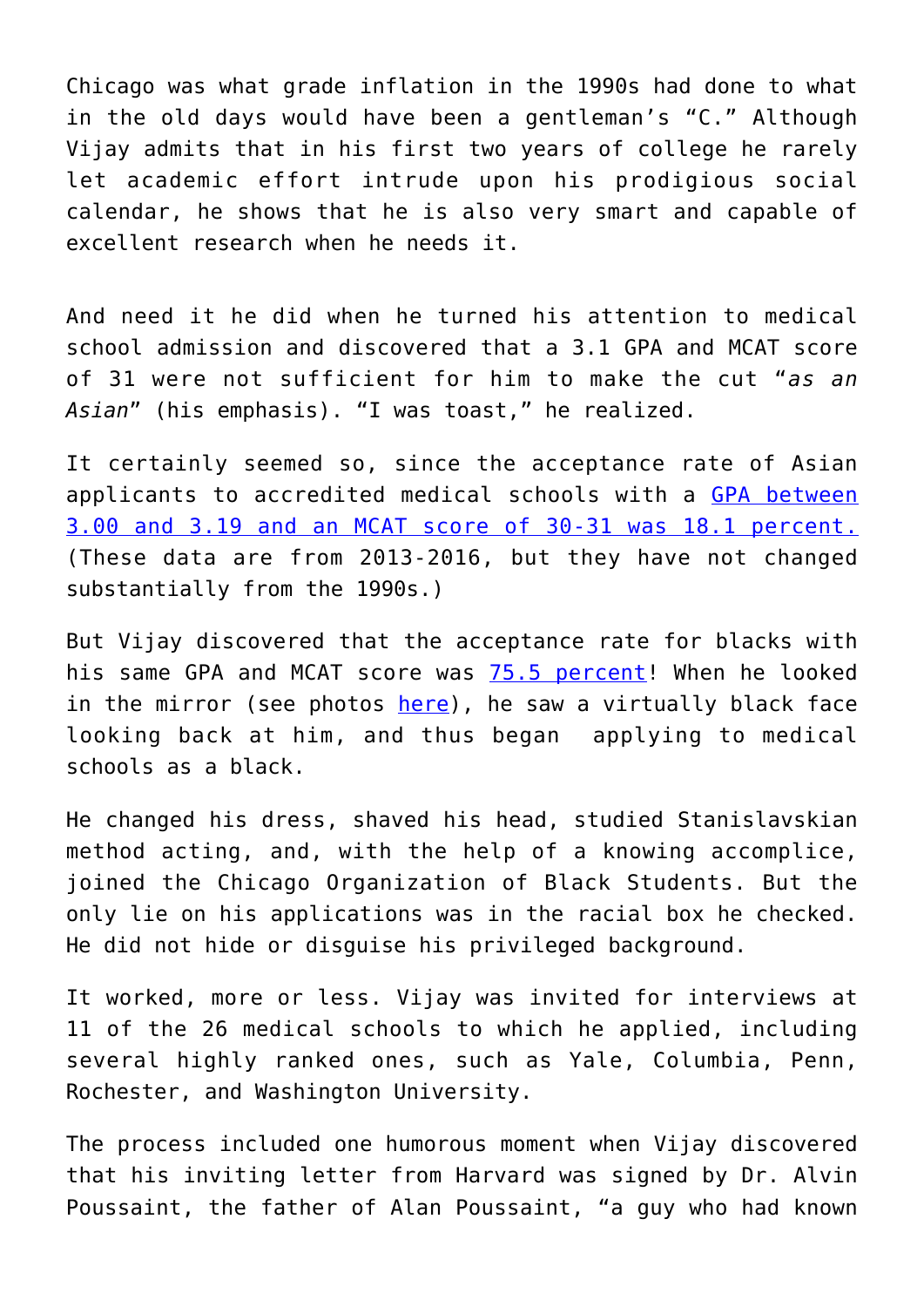both me and my sister for years." He decided not to follow through with his Harvard application.

When I read *Almost Black* I did not know how the "comedy" ended, and thus the book read much like an entertaining but serious mystery. Since readers more careful than I, however, will have learned from the book's subtitle that his quixotic quest did succeed, I will spoil the mystery by noting that Vijay was admitted to one medical school—St. Louis University—which he attended for one year. Missing, however, was any discussion at all of *why* he lasted only one year.

The book's story of how affirmative action works in practice will be familiar to many, but Vijay's anecdotes and experiences make it especially revealing.

All of his target schools had noble policy statements affirming that they do not discriminate on the basis of race. But all of them do to one degree or another—some of them more overtly than you'd imagine. The University of Wisconsin, for example, implied in one of its letters that it (as Vijay writes) "was willing to compromise its state residency requirement for out of state minorities (wink,wink)."

Indeed, *Almost Black* can be read as a humorously entertaining but at the same time depressing account of how minority medical school admissions actually works. It's one of the rare accounts that actually names names.

Chapter Two, for example, is alone worth the price of admission. It describes in excruciating detail Vijay's interview with [Dr. Rubens Pamies](http://www.journalnma.org/article/s0027-9684%2815%2930344-8/pdf), then the Director of the Office of Minority Affairs at Case Western Reserve's medical school. Dr. Pamies saw through Vijay's racial charade—the only medical school official who acknowledged doing so—and virtually threw him out of the interview.

Nevertheless, to Vijay's astonishment, Case Western Reserve ultimately placed him on the waiting list for admission. A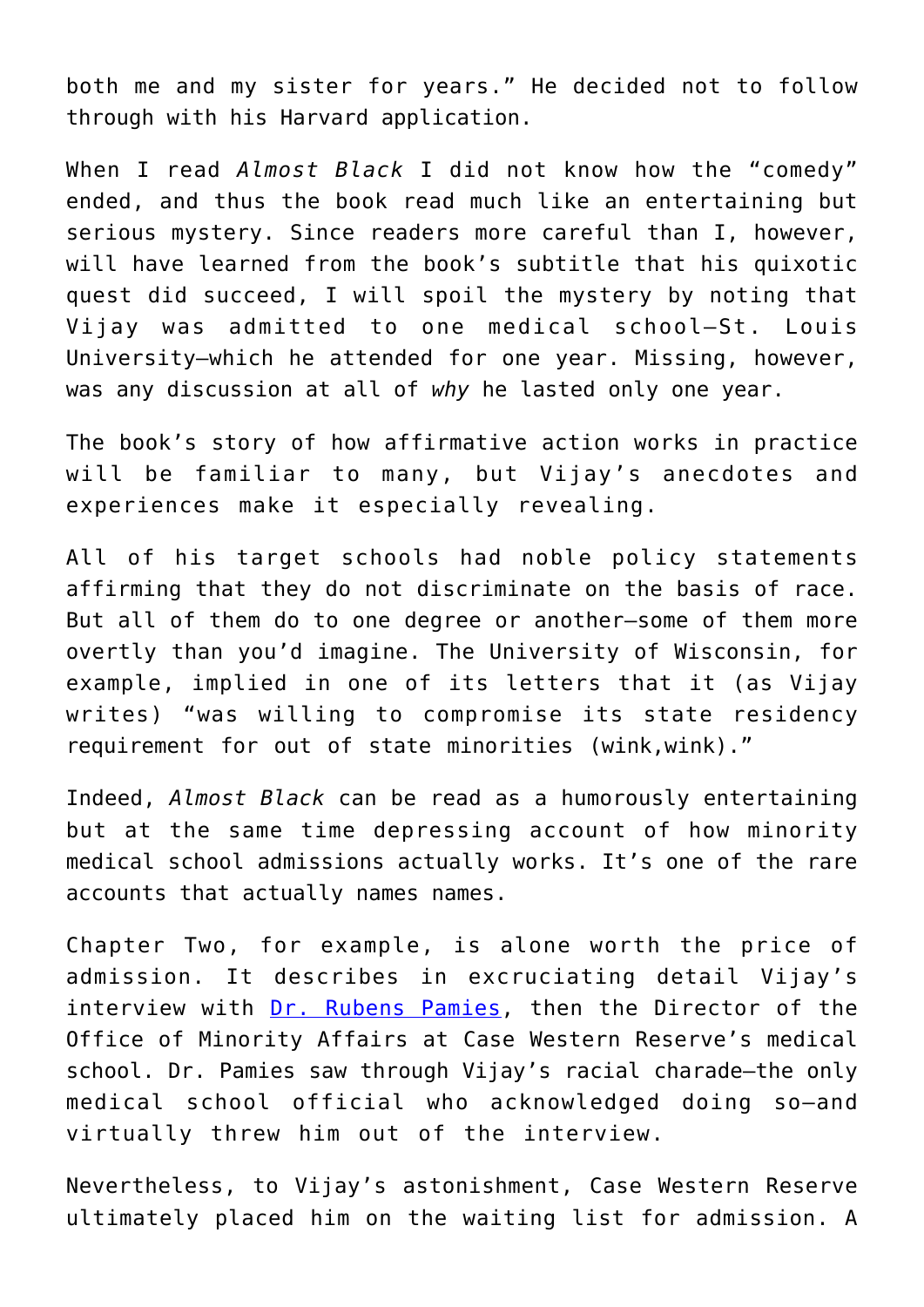classmate suggested that the explanation likely was a mutual fear of exposure, since Dr. Pamies could have exposed Vijay to the University of Chicago as engaging in fraud, but only by having it come out how unprofessionally (and perhaps illegally) he had grilled an applicant on where his parents were born and his racial identity, thus making it clear that his affirmative program enforced a rigid racial requirement.

Vijay repeatedly emphasizes that he "wasn't a social revolutionary" engaged in a crusade to expose affirmative action. He merely wanted to gain admission to medical school.

He also reveals that walking in a black man's shoes made him more aware than he had been of the discrimination blacks suffer. He received an expensive speeding ticket, for example, from a racist Chicago cop for going 49 miles per hour in a 45 zone, and a security guard at a neighborhood store where he had happily shopped as Vijay for two years threw him to the ground and accused him of shoplifting when he went in as JoJo.

But even if he didn't begin as "a social revolutionary," Vijay's experience turned him into a dedicated foe of the racial discrimination at the core of affirmative action as actually practiced. By the time of his graduation ceremony from Chicago, he [told a Chicago TV station](http://www.newscenter1.tv/story/33340508/affirmative-action-hacktivist-vijay-jojo-chokal-ingam-calls-on-american-people-to-stop-hillary-clinton-from-promoting-racism-in-the-country), he refused to shake hands with Bill Clinton because "I was protesting against Clinton's support for affirmative action racism against Asian Americans and whites in admissions."

One suspects that Vijay may have long been more opposed to affirmative action than his account allows. That suspicion is reinforced by the fact that *Almost Black* opens with "the eleven year old Indian American boy cool[ing] his heels outside the office of the headmaster of Boston's Roxbury Latin School," where he soon learns that he'd been rejected despite his perfect score on the Secondary School Admission Test because, as an admission officer told his mother, "We see a lot of *your people* around here."